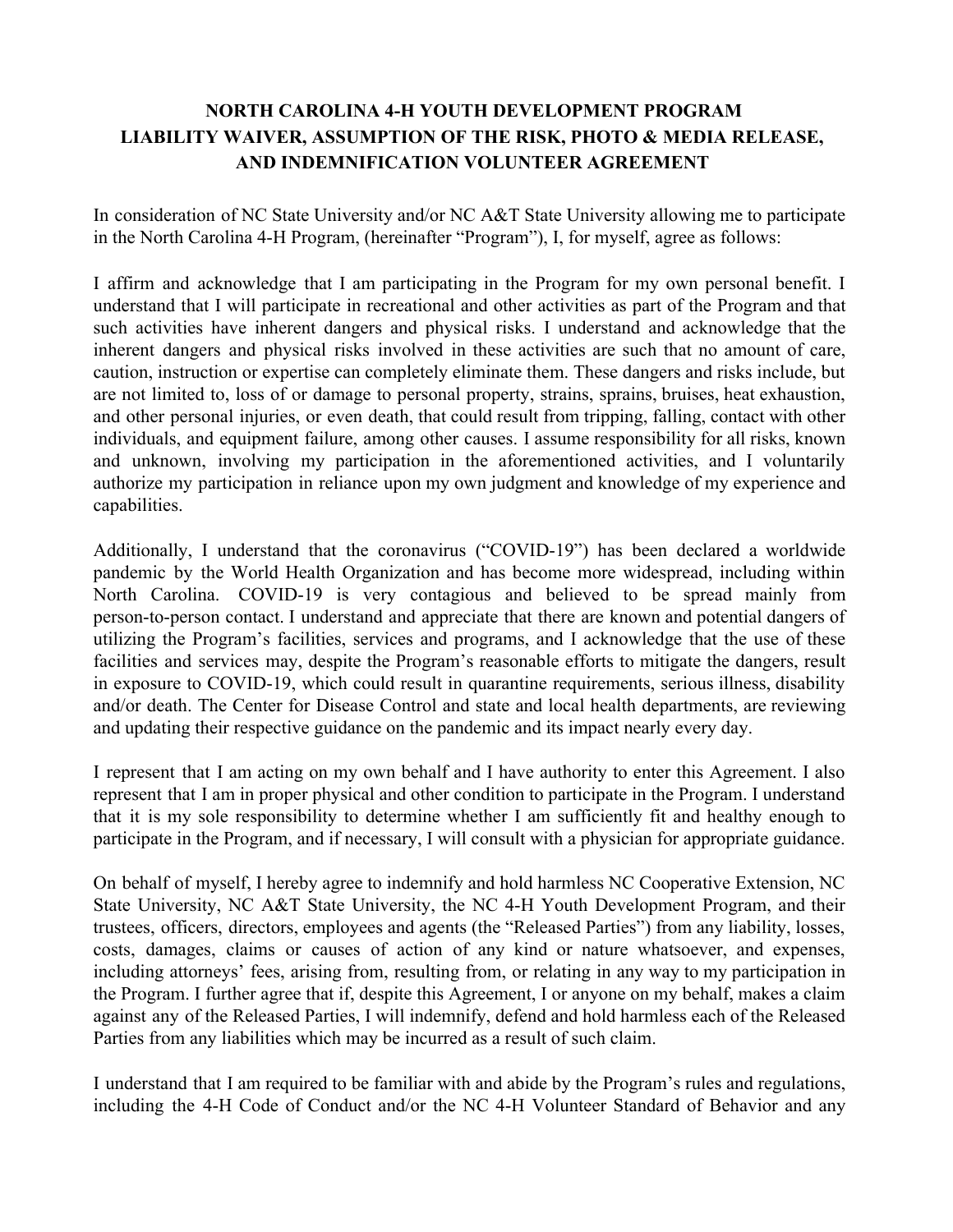safety regulations established for the benefit of all participants. I accept sole responsibility for my conduct and actions while participating in the Program.

I understand that this is a legal document which is binding on me, my heirs and assigns and on those who may claim by or through me. I am eighteen years of age or older, and have full capacity to enter into this agreement and do so voluntarily.

## \_\_\_**\_\_YES, I HAVE READ THIS AGREEMENT, I UNDERSTAND IT, AND I AGREE TO BE BOUND BY IT.**

Signature of Parent/Guardian: Date:

Printed Name: Name of Minor: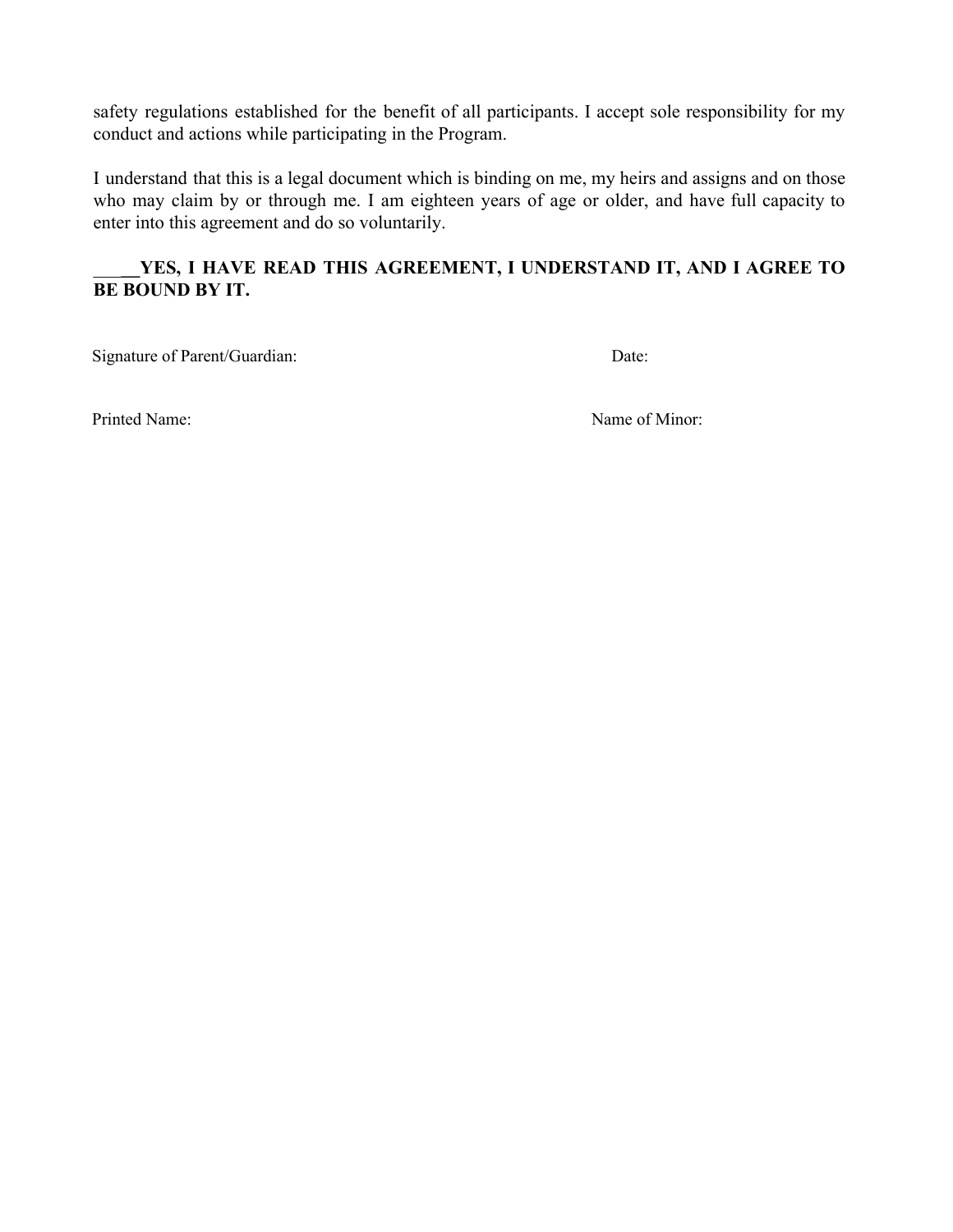#### **North Carolina 4-H Photo & Media Release**

I do hereby agree to be photographed, audio or videotaped by the NC Cooperative Extension, 4-H Program, and NC State / NCA&T State University. I further agree that my image or likeness in photographs, videos, or audio may be used for educational or promotional purposes, including posting on the Internet. I agree that the use herein may be without compensation to me. I hereby waive any right to inspect or approve the finished electronic, photograph, or printed matter that may be used in conjunction with them now or in the future. I am expressly releasing NC Cooperative Extension, 4-H Program, and NC State / NC A&T State University, its agents, employees, licensees and assigns from any and all claims which I may have for invasion of privacy, right of publicity, defamation, copyright infringement, or any other causes of action arising out of the use, adaptation, reproduction, distribution, broadcast or exhibition of such recordings.

### **Check one:**

\_\_\_\_ I **agree** to photo/media use for any use described herein.

**\_\_\_\_ I do not** agree to photo/media use for any use described herein.

Signature of Parent/Guardian: Date:

Printed Name: Name of Minor: Name of Minor: Name of Minor: Name of Minor: Name of Minor: Name of Minor: Name of Minor: Name of Minor: Name of Minor: Name of Minor: Name of Minor: Name of Minor: Name of Minor: Name of Minor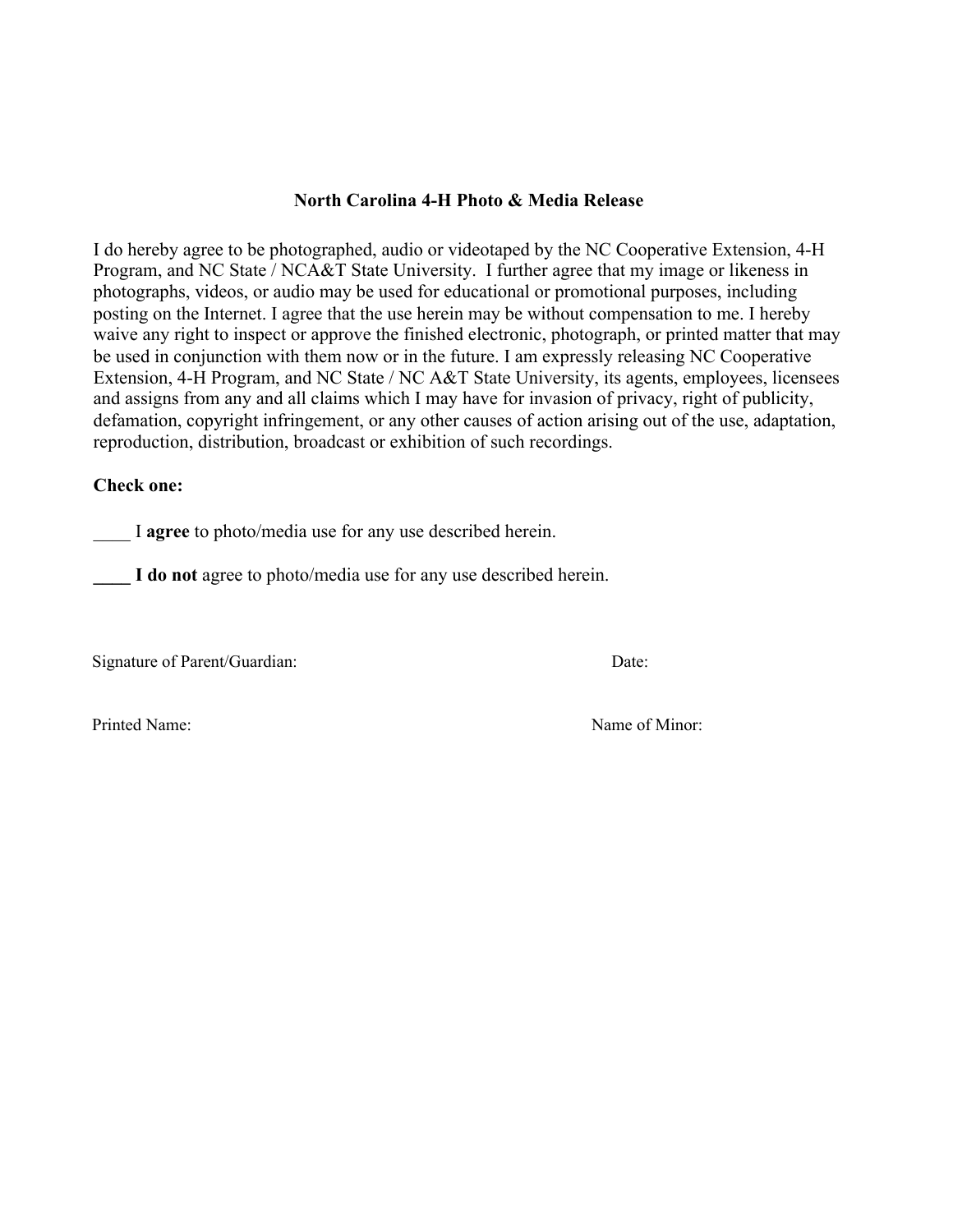### **North Carolina 4-H Volunteer Standards Of Behavior & Personal Boundaries for Working with Minors**

Families and other youth-serving organizations place trust in North Carolina Cooperative Extension to provide quality leadership and care for participants in 4-H programs. The opportunity to work with youth is a privileged position of trust that should only be held by those who are willing to commit to upholding behavior that fulfills this trust. The Program has established standards of behavior for face-to-face and online Programs for all volunteers, guest speakers and third party entities. It is the responsibility of the individual engaging with minors in the Program to review and uphold the Program rules and standards of behavior. Violations will be handled according to University policies and regulations. I will:

- 1. Not engage in private communications with minors including communications via text messaging, e-mail, phone, internet chat, on-line games, or other forms of social media unless there is an educational or programmatic purpose and the content of the communication is consistent with the mission of the program. Should communication be necessary, I will include a third program staff member.
- 2. Create an environment where everyone is welcomed and given the opportunity to participate and succeed.
- 3. Treat all participants with dignity, fairness and respect.
- 4. Maintain appropriate physical boundaries at all times.
- 5. Obey the laws of the applicable locality, state and nation.
- 6. Keep conversations and interactions focused on the Program goals and objectives.
- 7. Not share personal information, email, or social media accounts with minor participants.
- 8. Not share links or passwords for Program meetings or content.
- 9. Not "friend," "follow" or "like" minors from the Program on social media.
- 10. Not record, take screenshots or images, unless directed to do so for Program purposes.
- 11. Not use Program content, contacts, images or video for personal use outside the scope of the Program.
- 12. Not share links or passwords for Programs or content unless directed to do so for Program purposes.
- 13. Dress appropriately.
- 14. Immediately report any reasonable suspicion or knowledge of abuse of a minor to the Division of Social Services, the NC State Office of Youth Programs and Compliance, and if an immediate intervention is necessary, to the local police.
- 15. Not touch or speak to a minor in a sexual or other inappropriate manner.
- 16. Avoid one-on-one interaction with minors, but if unavoidable, will only do so in an open, wellilluminated space with windows observable by other program staff, unless the one-on-one interaction is expressly authorized by the program administrator or is being undertaken by a health care provider.
- 17. Not meet with minors outside of established program locations or outside of established times. Any exceptions require written parental authorization and must include more than one authorized adult or program staff.
- 18. Not invite minors to my home or other private location or accept their invitations for the same. Any exceptions require authorization by the program administrator and written authorization by a parent/guardian.
- 19. Not make sexual comments, tell sexual jokes, or allow minors to access sexually explicit materials.
- 20. Not engage or allow minors to engage me in romantic or sexual conversations.
- 21. Not accept or give gifts to minors without the knowledge of their parents or guardians.
- 22. Not inflict any physical or emotional abuse on minors to include, but not limited to, striking, humiliating, ridiculing, or degrading minors.
- 23. Not use, possess, or be under the influence of alcohol or illegal drugs at any time while working with minors nor allow youth under your supervision to do so.
- 24. Not provide or knowingly allow minors to possess or consume alcohol, tobacco, or illegal drugs.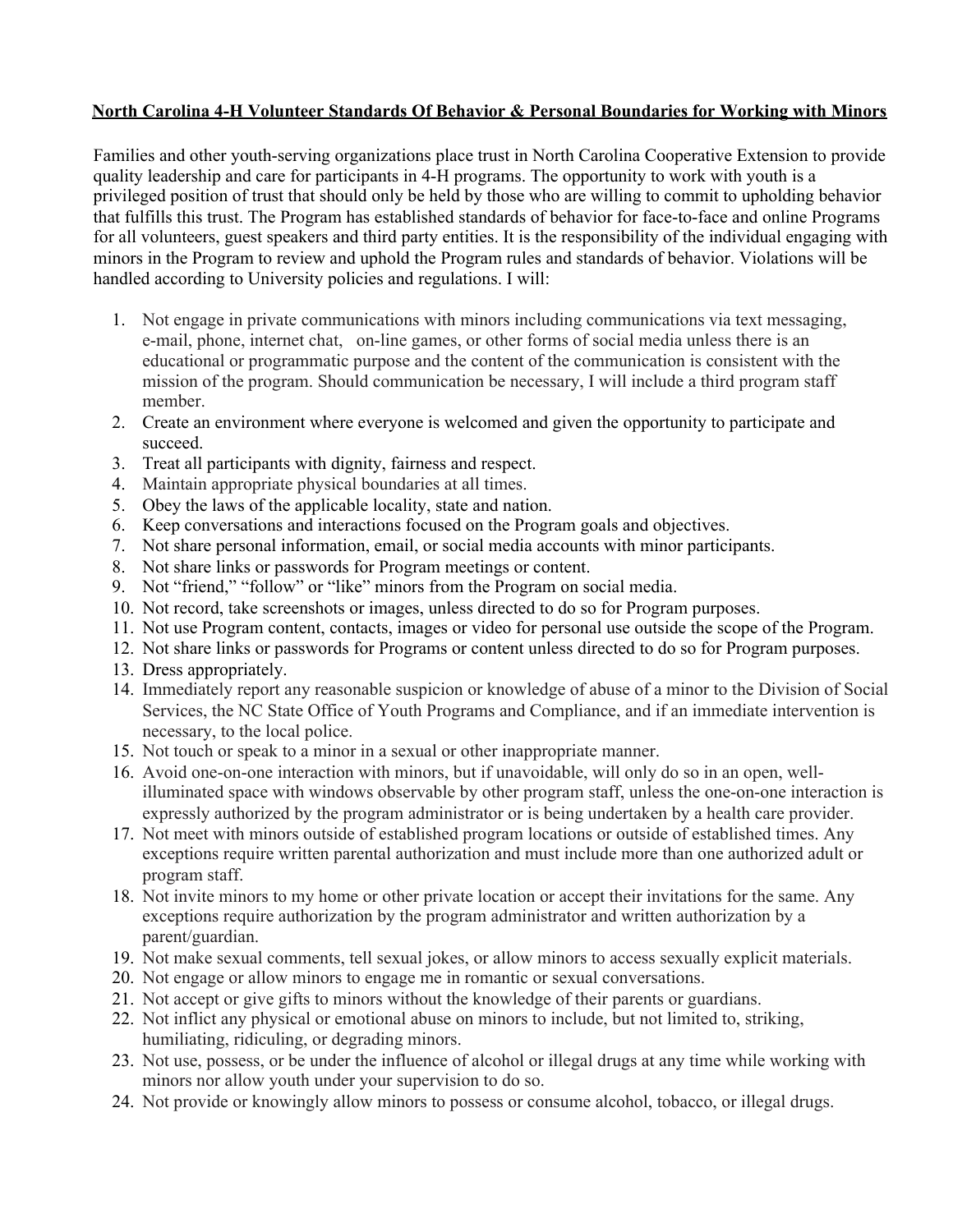- 25. Not use profanity, vulgarity, or harassing language in the presence of minors at any time.
- 26. Not provide transportation to minors unless doing so is an acknowledged component of the program. When transporting minors, more than one volunteer or program staff must be present in the vehicle, except when multiple children/teens will be in the vehicle at all times during the transportation.
- 27. Make all reasonable efforts to assure that 4-H youth programs are accessible to youth without regard to race, color, creed, national origin, religion, sex, age, sexual orientation, veteran status, disability or political affiliation.
- 28. Operate motor vehicles (including machines or equipment) in a safe and reliable manner and only with a valid operator's license and the legally required insurance coverage. Inform county 4-H staff of any arrests or charges of criminal activity. (Temporary suspension pending resolution of the case may be required.)
- 29. Not require 4-H participants to purchase materials, supplies, equipment, animals or services from any specific vendor.
- 30. Address problems that are brought to my attention and work with Program staff to resolve issues that may arise.
- 31. Accept supervision and support from county, district, and state 4-H staff while involved in the 4-H program.
- 32. Bullying, harassing or using derogatory language towards another person or group of people is prohibited. Hazing of any kind is prohibited. Cyberbullying is prohibited.
- 33. Violation of Program or university code, policy, or regulation may result in being dismissed from the program.

### **North Carolina 4-H Volunteer Agreement**

Volunteers are asked to carefully consider the following expectations and confirm a willingness to observe these by signing where indicated. In addition, adults serving as volunteers can expect the following from the North Carolina Cooperative Extension (NCCE).

### **NCCE AGREES TO:**

- Provide orientation training for the position.
- Set educational tone and directions.
- Provide job descriptions.
- Provide assistance, support and encouragement.
- Give recognition for time and energy devoted to the job.
- Inform of coming events and activities.
- Make annual evaluations.
- Provide training opportunities and material to develop understanding and management of the volunteer assignments.
- Provide educational materials to be used for project and club organizations.
- Provide timely information on events, programs, and opportunities for youth at the county, state, and national levels.